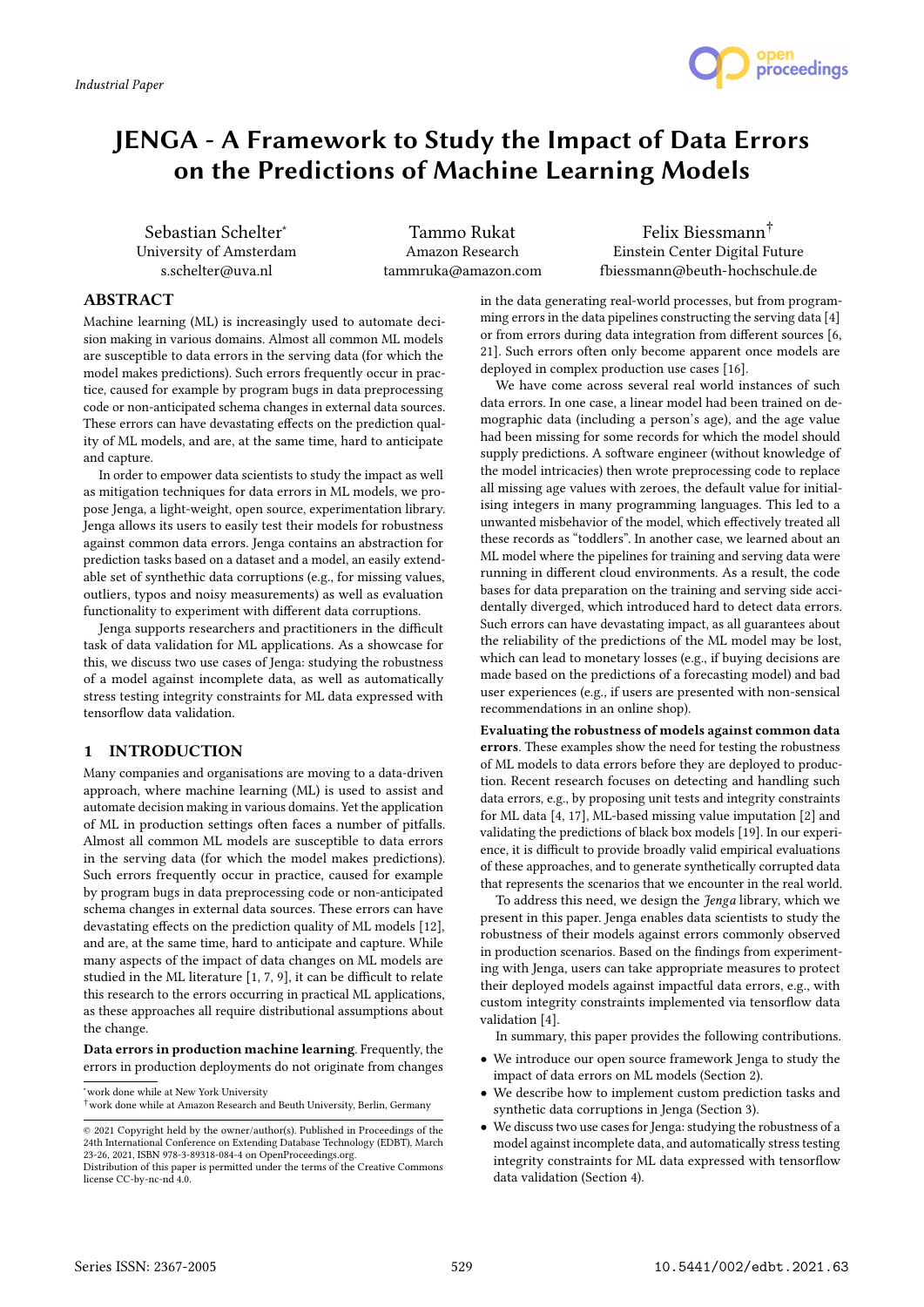Jenga is publicly available under an open source license at https://github.com/schelterlabs/jenga.

# 2 FRAMEWORK DESIGN

We introduce the design of Jenga. The goal of Jenga is to enable data scientists to evaluate the impact of data errors on their models, and to evaluate techniques that make these models more robust. We design Jenga around three core abstractions: (i) tasks contain a raw dataset, an ML model, and represent a prediction task;  $(ii)$  data corruptions take raw input data and randomly apply certain data errors to them (e.g., missing values); (iii) evaluators take a task and data corruptions, and execute the evaluation by repeatedly corrupting the test data of the task, and recording the predictive performance of the model on the corrupted test data.

We provide three sample tasks (Section 2.1), several data corruptions (Section 2.2) and two different evaluators (Section 2.3) as part of the framework.

#### 2.1 Example Tasks

We provide three exemplary prediction tasks in Jenga. Note that users can define and implement their own custom tasks with low effort (see Section 3 for details). We choose simple binary classification tasks for product review classification (predicting whether the review of a video game was deemed helpful), income estimation (predicting whether a person earns more than \$50,000 per year based on demographic data) and image recognition (distinguishing sneakers from ankle boots), which resemble real world use cases, and leverage publicly available datasets and widely used ML models. We focus on relatively small-scale problems, which do not require costly infrastructure (e.g., the models can be trained in a couple of minutes on a multicore CPU), in order to allow users to rapidly experiment and play with our framework. These tasks are meant as examples to enable users to test our data corruptions and evaluators, and serve as a template for our users to integrate Jenga with their own custom prediction tasks.

# 2.2 Data Corruptions

In the following, we describe the types of data corruptions available in Jenga. Each error type requires the specification of a column c to be affected by the error and a fraction of rows  $r \in [0, 1]$ that should be affected.

Corruption sampling.: Whether or not a value is affected by a corruption is often the result of errors in complex preprocessing pipelines. In order to account for realistic corruption patterns we model the fraction of rows affected by a corruption as follows. A value  $x_c$  in column  $c$  is corrupted (i) independent of other values (corrupted values are sampled completely at random), (ii) dependent on values in columns other than c (corrupted values are sampled at random), or (iii) dependent on values in column c (corrupted values are sampled not at random). This modelling is inspired by literature on missing value imputation, where three types of missingness are commonly distinguished [10]. As these three sampling procedures a can capture the complex error patterns often observed in practice we chose to make it applicable not only to missing value corruptions, but to all other error types as well.

Missing values. Missing values are amongst the most common data errors in practice. Missing values can have devastating effects on training and prediction, depending on how a data pipeline deals with missing values before feeding the data to a

downstream ML model. An important factor for the impact of missing values are the missingness patterns, described in the previous paragraph, missing completely at random (MCAR), missing at random (MAR) and missing not at random (MNAR).

We additionally support the injection of missing values based on "prediction difficulty", where we consider the fact that there ML model downstream that is affected by missing data. This error type considers the entropy of the ML model predictions for the data rows and discards values based on their difficulty for the model, akin to uncertainty sampling in active learning.

Swapped values. We replace a specified ratio of values in one column with values in another column. This corruption mimics users mixing up entries in input forms [6] or programming errors in data preparation code, where a programmer accidentally swaps target columns to write to.

Scaling. We randomly scale a subset of the values by 10, 100 or 1000. This perturbation mimics cases where the scale of an attribute is accidentally changed in preprocessing code (e.g., because a developer accidentally changes the code to record durations in milliseconds instead of seconds).

Noise. We corrupt a fraction of a column's values by adding gaussian noise centered at the data point with a standard deviation randomly selected from the interval of 2 to 5. This corruption is intended to mimic measurement errors.

Encoding errors. This corruption replaces certain characters in string attributes (e.g., a with á), and is meant to simulate encoding errors, e.g., for data retrieved from web pages which indicate a false encoding.

Image corruptions. Dealing with corrupted training images is a well studied problem in computer vision [3] for which a lot of tooling exists already. We therefore integrate existing image corruptions from the  $augmentor<sup>1</sup>$  library into jenga.

## 2.3 Evaluators

Finally, Jenga provides so-called evaluators, which measure the impact of data corruptions on the model's predictive performance. Jenga currently features two evaluators: The CorruptionImpactEvaluator takes a provided task, a trained model and a manually specified list of corruptions. It applies each data corruption to the held-out test set of the task and computes the predictive performance of the model in light of the data corruption. We show how to use this evaluator with a few lines of code in Section 3.1, and discuss a detailed example of measuring the impact of missing values on a task in Section 4.1.

The second evaluator allows users to additionally integrate a data validation schema into the evaluation. In many cases, it is not possible to make an ML model completely robust against data errors [19]. A common approach to prevent feeding corrupted data to deployed ML models is to run data validation checks on the serving data on which the model is applied. Popular libraries for this task are tensorflow data validation (TFDV)<sup>2</sup> [4] or Deequ<sup>3</sup> [18]. They allow users to define a schema and constraints for the serving data (e.g., that a given attribute must not contain missing values), and efficiently execute this check before passing the data to an ML model. Jenga contains a custom SchemaStresstestEvaluator for feature data validation with a TFDV schema. This evaluator works analogous to the previous

 $^{\rm 1}$ https://github.com/mdbloice/Augmentor

<sup>2</sup>https://www.tensorflow.org/tfx/guide/tfdv

<sup>3</sup>https://github.com/awslabs/deequ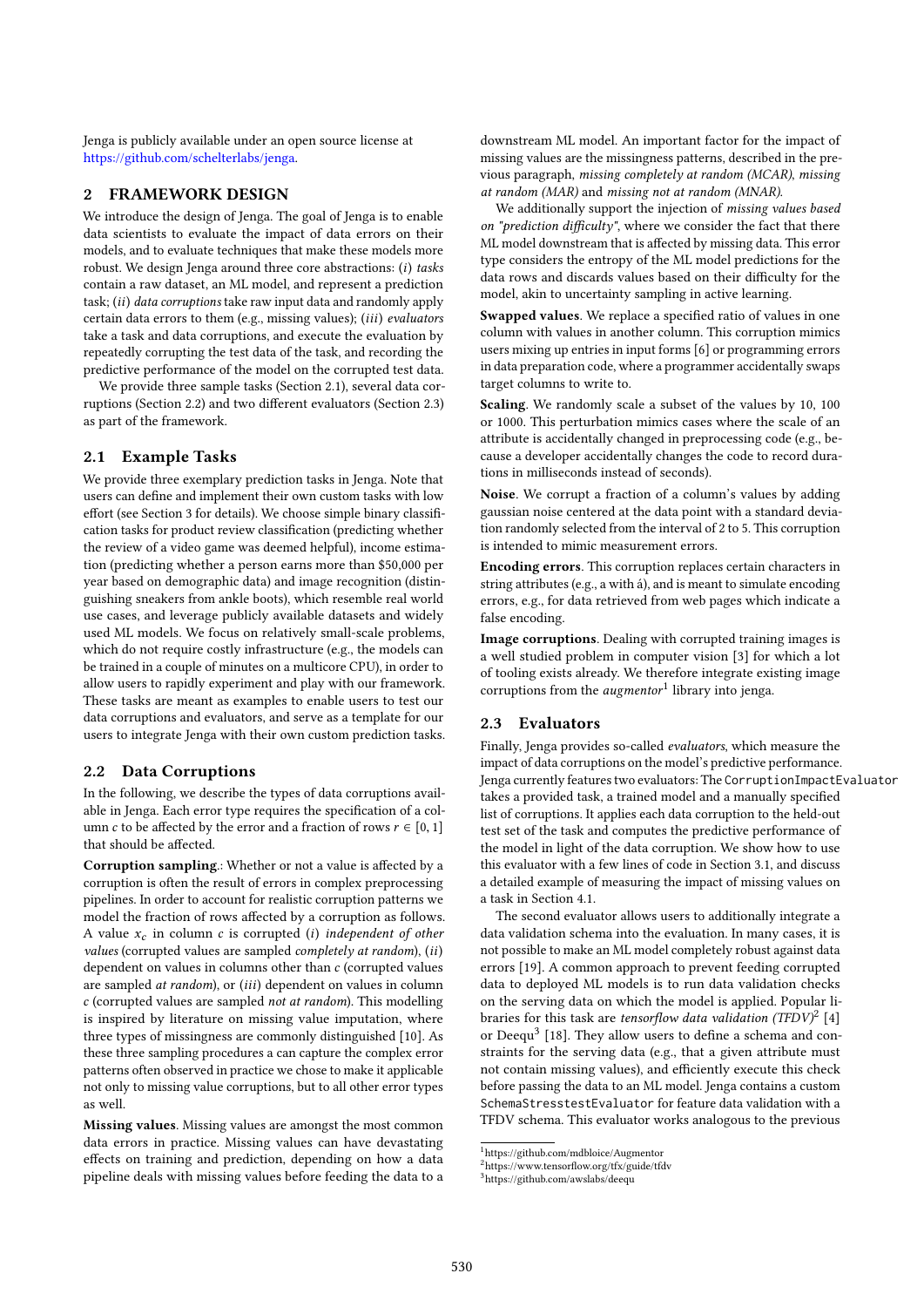one, but additionally records whether the check of a provided data validation schema would have correctly detected the negative impact of the data corruption. We provide an extensive example for this evaluator in Section 4.2.

## 3 USAGE AND CUSTOMISATION

We implement Jenga based on several popular open source ML frameworks in python. We leverage pandas for data wrangling, and numpy for numerical computations. We implement feature extraction and preprocessing via scikit-learn's pipeline abstraction, and also use classical ML models from this library. We rely on keras and tensorflow for defining and training neural networks.

In the following we first give an example of how to use Jenga to evaluate the impact of data corruptions (Section 3.1), and subsequently discuss how to implement custom tasks and data corruptions in Jenga's API in Section 3.2.

# 3.1 Evaluating the Impact of Data Errors

The core use case of jenga is to evaluate the impact of certain data corruptions on a prediction task. This can be implemented with a few lines of code: We have to instantiate the task and data corruptions that we want to evaluate, and can execute the evaluation with Jenga's CorruptionImpactEvaluator. This allows us to measure the impact of a predefined list of data corruptions on the predictive performance of a model.

```
# Create the prediction task
task = IncomeEstimationTask ()
  Train a baseline model
model = task. fit model ( task . train data ,
 task . train_labels )
# Specify the data corruption to test
corruption = MissingValues ( column ='age ',
missingness ='mcar ', fraction =0 . 05 )
# Create the evaluator
evaluator = CorruptionImpactEvaluator ( task )
 Run the evaluation with 10 repetitions
result = evaluator . evaluate ( model ,
 num_repetitions =10 , corruption )
# Impact on predictive performance<br>print(f""" Score on
  clean data : { result . baseline_score }
  corrupted data: { result . corrupted_scores }
```
Here, we setup a task, train the corresponding model and define the corruption that we are interested in. We provide these to the evaluator together with the specification of the number of repetitions to execute for each corruption. The evaluator repeatedly corrupts the (copied) test data of the task, computes the prediction quality of the model on the corrupted data and finally provides a result object with the corresponding scores for each corruption to investigate. Note that we could also have specified more than one data corruption to evaluate.

## 3.2 Custom Tasks and Data Corruptions

We design Jenga with the goal to make it easy for data scientists to wrap their existing code as a prediction task, which allows them to reuse our data corruptions and evaluators. In addition, we also make it easy to design custom data corruptions. Therefore, we next describe how to implement the two basic building blocks of Jenga, a Task and a DataCorruption.

Implementing a custom task. Jenga allows data scientists to implement custom tasks with low effort. We provide an abstract base class ClassificationTask with two methods that users must implement. In the constructor, users have to load the input data for the task. Next, they have to implement the fit\_model

method, which trains the accompanying prediction model for the task from training data provided in a pandas dataframe. The model produced by this must support scikit-learns predictor API. Finally, the score\_on\_test\_data must be implemented, which computes the desired metric for the task (e.g., ROC AUC) from the predicted label probabilities of the model.

Implementing a custom data corruption. At the core of Jenga are data corruptions, whose impact on the predictive performance of a model we want to investigate. Data corruptions transform a dataframe into another dataframe with potentially corrupted values. We provide an abstract base class, DataCorruption, that users can extend by providing only a single method, called transform. In the following listing, we implement a data corruption that mimics a case where duration that needs be expressed in seconds is accidentally recorded in milliseconds (e.g., scaled by a factor of 1000) in a fraction for the rows.

```
class MillisInsteadOfSeconds (DataCorruption)
 ...
def transform ( self , data ):
 # Operate on a copy of the data
  corrupted_data = data.copy(deep=True)Pick a random fraction of the rows
  rows = np.random.uniform(len(data)) < self.fraction
  # Multiply the column values of the chosen rows
  corrupted\_data. loc [rows, self.colum] \star= 1000
  return corrupted_data
```
We first conduct a deep copy of the input data, which we will corrupt later on. Then, we randomly pick the indexes of the rows that we want to corrupt, and finally mulitply their values by a 1000 to mimic milliseconds. Note that tasks and data corruptions implemented with our API can be readily used in the existing evaluators from Jenga, as outlined in Section 3.1.

# 4 EXAMPLE USE CASES

We discuss two examplary use cases of our framework that resemble real world problems which we encountered in production ML applications. Note that we provide implementations (in the form of Jupyter notebooks) for all these use cases in our github repository at https://github.com/schelterlabs/jenga.

# 4.1 Measuring the Robustness of a Model against Incomplete Data

Overview. In our first experiment, we showcase how to study the impact of missing values on the predictions of a model. This targets a common usage scenario, where data scientists, who have a trained model in production (or ready for production), want to study its robustness towards incomplete data with Jenga. They want to reach a conclusion on how well the model itself (in combination with different missing value imputation methods) can mitigate the impact of missing values in the serving data. Incomplete data is a very common issue in real world deployments, where data is often missing as a result of programming errors, data integration issues or unanticipated schema changes in an external data source.

Setup. We experiment with a logistic regression model for our income estimation task from Section 2.1. The goal of this task is to predict from demographic data whether an individual has a high income. We train a model on clean training data, and evaluate its predictive performance (in terms of ROC AUC) on test data with synthetically injected missing values. We focus on four categorical attributes in the data: education, marital\_status,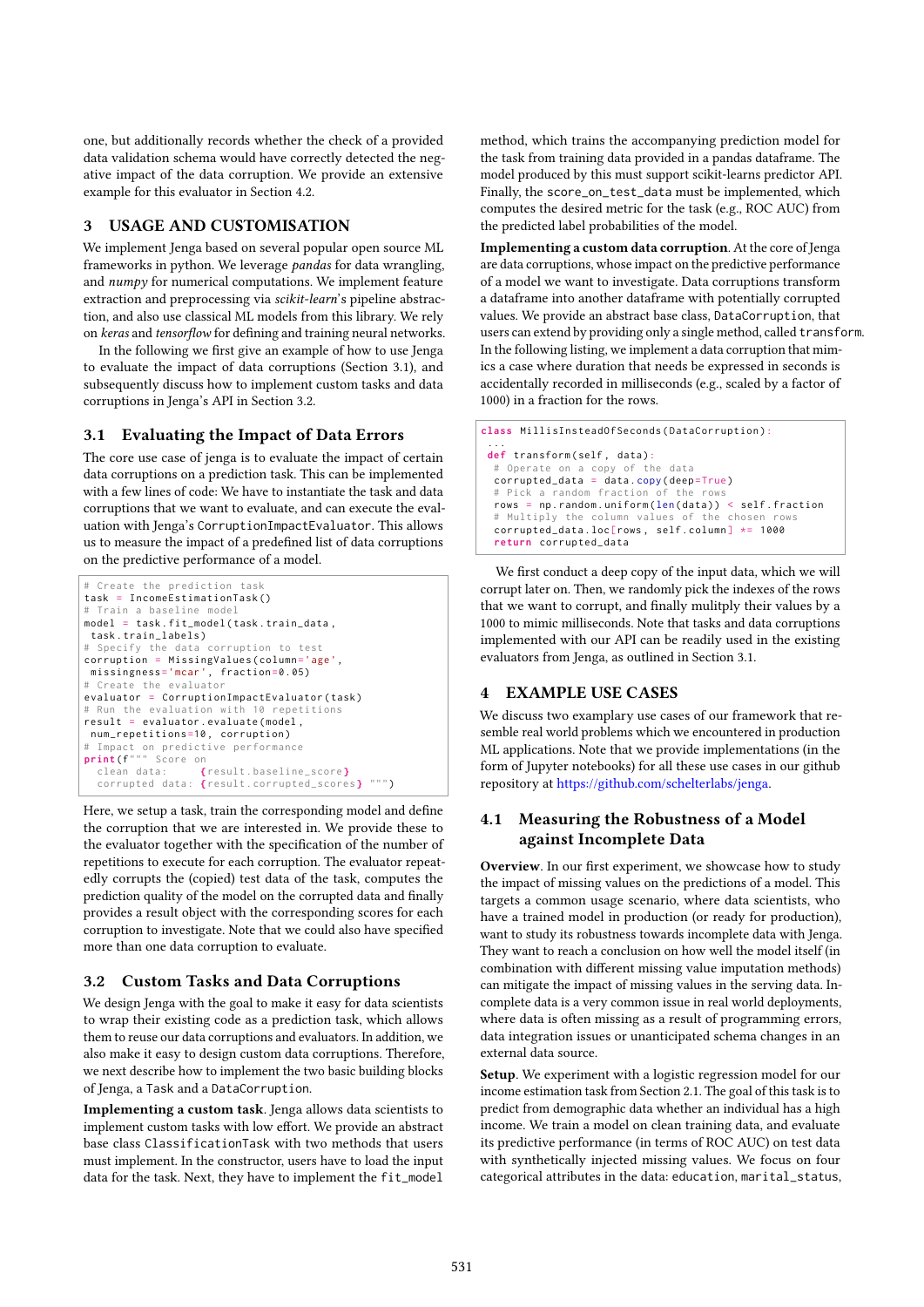

Figure 1: Evaluation of the robustness of a model for the income estimation task against incomplete data. We plot the AUC score achieved with different missing value imputation strategies (placeholder, mode and datawig) against the fraction of injected missing values. The impact differs by attribute and there is no clear dominating imputation strategy, indicating that it is difficult to make the model fully robust against this type of data error.

workclass, and occupation, and inject missing values into 1%, 10%, 50% and 99% of randomly chosen values of a given attribute.

We repeat this process for all three kinds of missing values ("missing completely at random" (MCAR), "missing at random" (MAR), "missing not at random" (MNAR)) as discussed in Section 2.2. We repeat each individual configuration ten times, and report the performance on corrupted test data (in comparison to the performance on clean data), where we differentiate between three different ways to make the model handle the missing values:

- First, we replace missing values with a constant placeholder symbol.
- Secondly, we replace missing values with the mode (the most frequent value in the column) via scikit-learn's SimpleImputer
- Thirdly, we train a dedicated ML model to impute missing values based on the structure present in the complete records [2]. We leverage the *datawig* library<sup>4</sup>, which automatically featurises tabular data and trains a neural network to predict the missing values.

Results. The experimental results are shown in Figure 1. We find that the impact of the missing values is highly dependent on the attribute we target. There is nearly no impact for workclass, a very minor impact for occupation for less than 50% missing values, a much stronger impact for education, and we encounter the highest impact for missing values in marital\_status. We additionally see that the impact is in some cases different for different types of missing values, e.g., values "missing not at random" in the marital\_status attribute seem to be easier to handle than the other types of missingness.

In summary, we find no clear dominating strategy for handling the missing values in this particular task. Having the model deal

with the missing values via a placeholder symbol is simple and works well in many cases. However, there are some setups where leveraging a dedicated missing value imputation strategy helps, e.g., datawig for a high fraction of missing values in education or for occupation. We conclude that the model itself cannot handle missing values reliably in all cases, even in combination with imputation. Thus, the data scientists need to put checks in place to safeguard the serving data on which the model is applied.

# 4.2 Stresstesting Integrity Constraints for ML data

Overview. Our next experiment shows how to put safeguards in place for an ML model. This experiment applies a schema and constraints for ML data, and executes a stresstest for them, as discussed in Section 2.3. We leverage the product review classification task discussed in Section 2.1, where the goal is to predict whether uses found the review of a videogame helpful or not.

We train a model for this task, and additionally create a schema with integrity constraints for the test data in TFDV. Next, we run Jenga's SchemaStresstest which generates random data corruptions for the test data, and determines whether our schema catches these errors, and what the impact of these on the prediction quality of the model (in terms of ROC AUC) would have been.

In real world use cases, it is difficult for data scientists to come up with an appropriate schema and constraints for their data, and we develop our stresstest to uncover errors which are not caught by the current schema. As a consequence, data scientists can iteratively improve their integrity constraints until they pass the stresstest.

<sup>4</sup>https://github.com/awslabs/datawig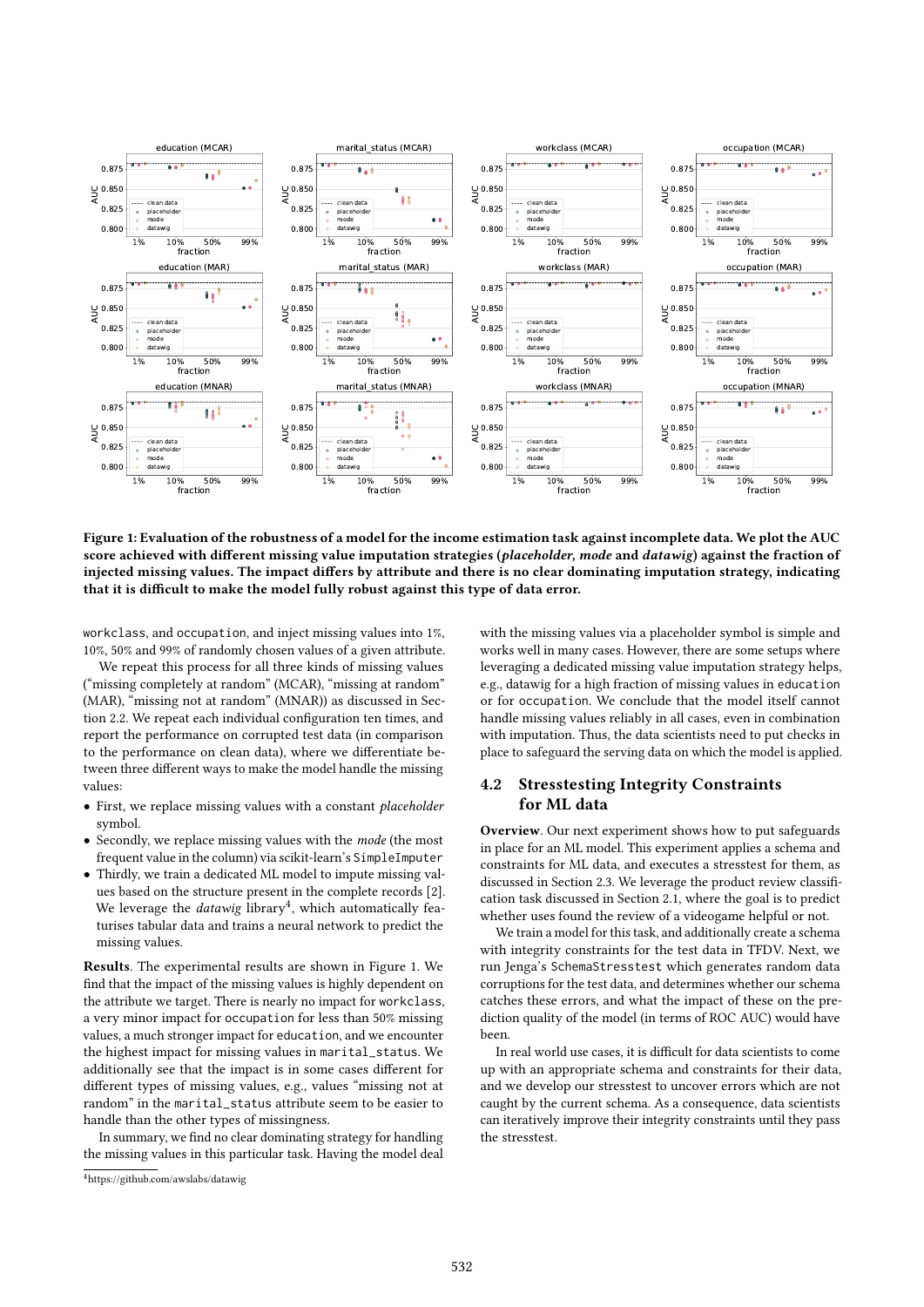```
from jenga . tasks . reviews import VideogameReviewsTask
from jenga . evaluation . schema import SchemaStresstest
import tensorflow_data_validation as tfdv
  Setup task
task = VideogameReviewsTask ()
# Create a schema to test
train_data_stats =
 tfdv . generate_statistics_from_df ( task . train_data )
# Auto-infer schema from training data
schema = tfdv . infer_schema ( statistics = train_data_stats )
# Manually adjust schema
review_date_feature =
tfdv . get_feature ( schema , ' review_date ')
review_date_feature . distribution_constraints
 . min domain mass = 0.0# Define model to include in stress test
model = task.fit(task.train_data, task.train_labels)
# Run stress test with 250 randomly generated
# data corruptions
stress_test = SchemaStresstest ()
results = stress_test . run ( task , model , schema ,
num_corruptions=250, performance_threshold=.03)
```
Setup. The code above shows the setup of the experiment. We generate a schema for the feature data of the task, with a semiautomatic approach, where we first have TFDV automatically infer a schema for the data (via tfdv.infer\_schema).

The schema correctly identifies the data types and categorical domains of most of the attributes of the data. It is too strict however, as it does not account for the fact that all the values in the review\_date column will change for future data. We manually adjust the schema for this attribute by setting the minimum domain mass that must be shared between the values found at schema inference time and the future values to zero, allowing new values to appear in the column. The following listing shows an excerpt of the schema and constraints for the data, containing type information, completeness requirements and domain values for the data attributes.

```
...
feature {
 name : " star_rating "
 type : INT
 presence { min_fraction : 1 . 0 } }
feature {
 name : " verified_purchase "
 type : BYTES
 domain : " verified_purchase "
 presence { min_fraction : 1 . 0 } }
feature {
name : " review_date "
 type : BYTES
 domain : " review_date "
 presence { min_fraction : 1 . 0 }
 distribution_constraints { min_domain_mass : 0 . 0 } }
...
string_domain {
 name: "verified purchase"
 value : "N"
value : "Y"
}
...
```
We evaluate the schema with a stress test which applies 250 randomly generated data corruptions to the serving data of the model and measures their impact on the prediction quality.

Results. The model achieves an AUC of 0.78828 on clean data, and we consider all predictions on corrupted data with more than 3% decrease in prediction performance as failures. Jenga categorizes the results as following:

- True positives, where TFDV reports a schema violation and the prediction quality on the corrupt test data drops below the threshold.
- True negatives, where TFDV reports no schema violation and the prediction quality on the corrupt test data is within the threshold.
- False positives, where TFDV reports a schema violation, but the prediction quality on the corrupt test data does not drop below the threshold. Note that it might still make sense to capture and investigate these data errors, as they can be indicators of problems in preprocessing code or external data sources.
- False negatives, where TFDV reports does not report a schema violation, but the prediction quality on the corrupt test data does drop below the threshold. These are the most important findings from a stress test as they indicate data errors to which the model would be vulnerable in production. It is imperative to adjust the schema to catch these errors.

In the following, we list several findings from our stress test example in Table 1 and discuss them.

True positives. Out of the 250 corruptions, we find 88 true positives. For example, we find that the model crashes for missing values in the numeric star\_rating column, and that the prediction quality drops more than 3% for gaussian noise in this column and for a large number of swapped values between the verified\_purchase and title column. Note that all of these errors are correctly detected by TFDV.

| error type             | column(s)          | frac | comment             |
|------------------------|--------------------|------|---------------------|
| True positives         |                    |      |                     |
| missing values         | star_rating        | .25  | crash               |
| swapped values         | review_body, vine  | .75  | unseen values       |
| swapped values         | verified_purchase, | .45  | unseen values       |
|                        | title              |      |                     |
| missing values         | vine               | .53  | incompleteness      |
| gaussian noise         | star_rating        | .25  | type (int to float) |
| <b>True negatives</b>  |                    |      |                     |
| encoding               | vine               | .72  | no changes          |
| encoding               | review id          | .83  | column not used     |
| swapped values         | review_id.         | .17  | columns not used    |
|                        | product_parent     |      |                     |
| missing values         | product_id         | .27  | column not used     |
| <b>False positives</b> |                    |      |                     |
| missing values         | vine               | .93  | unseen values       |
| gaussian noise         | star_rating        | .16  | type (int to float) |
| swapped values         | product_id,        | .35  | unseen values       |
|                        | marketplace        |      |                     |
| encoding               | marketplace        | .72  | unseen values       |
| <b>False negatives</b> |                    |      |                     |
| scaling                | star_rating        | .92  | range check missing |
| encoding               | title_and_review   | .76  | no encoding checks  |
| missing values         | title and review   | .80  | no length checks    |
| swapped values         | title_and_review,  | .75  | no length checks    |
|                        | review headline    |      |                     |

Table 1: Results found by the schema stress test for detecting impactful data errors on the product review task.

True negatives. We additionally find 75 true negatives, which mostly include cases where a textual column is being corrupted which is ignored by TFDV, but also not used by the model, whose prediction quality is therefore not affected by the corruption. False positives. We encounter 39 false positives. We for example see that even a high number of missing values in the vine column